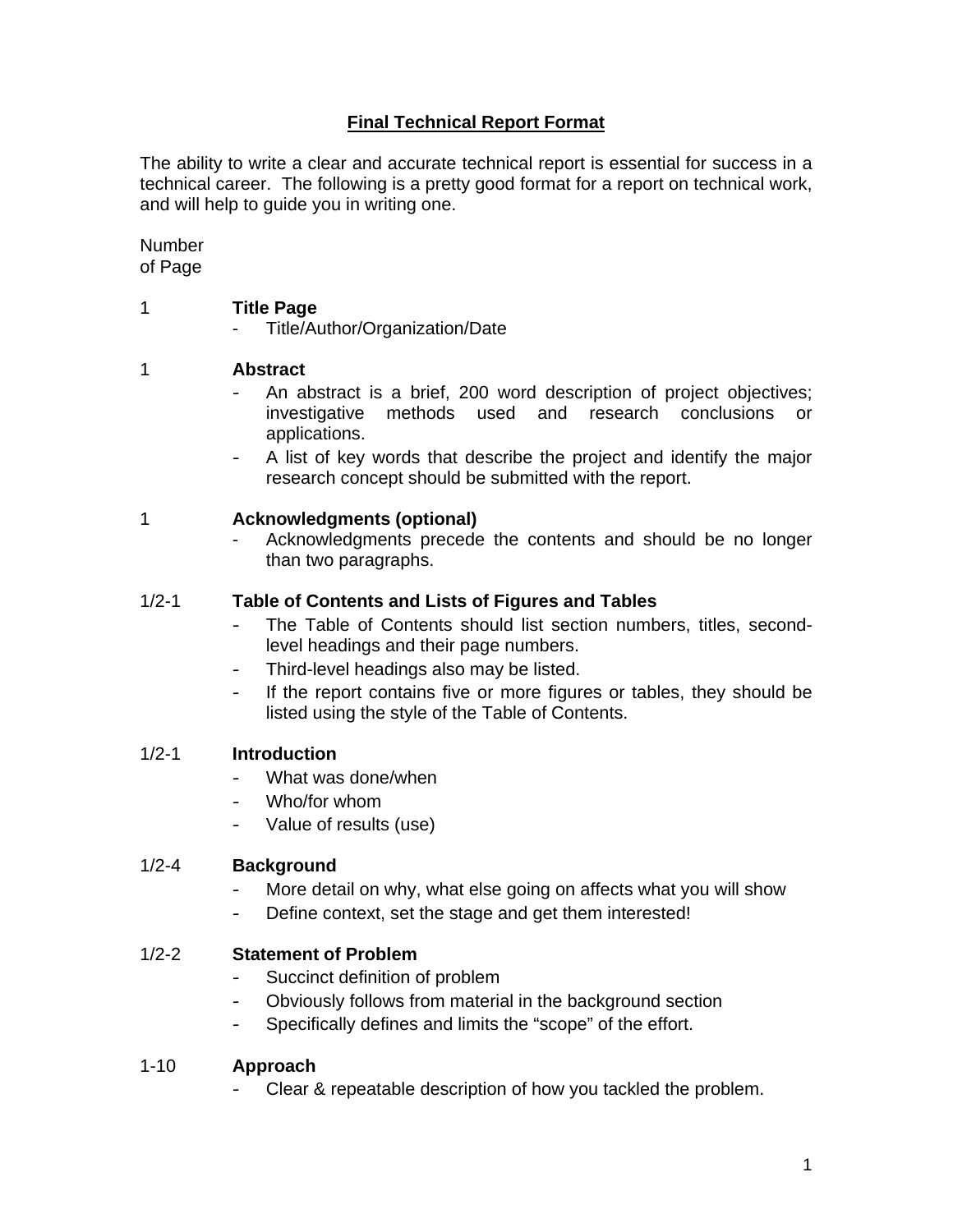- Enough information for a knowledgeable person to reproduce the results you are about to present.

# 2-10 **Results**

- Actual findings, significant output of tests & analysis
- Must be readable, not pages of computer output
- Include problems encountered, believability of results, accuracy estimates.
- $Picture = 1,000 words!$

# 1/2-2 **Summary & Conclusions**

- Restate problem, approach & results
- Conclusions you drew (& why)
- Utility of results
- Subject for further study
- Emphasize what you want them to remember in 6 months

# **REFERENCES**

Bibliographic entries should be listed alphabetically by author, as follows:

Hawkins, R.R. Scientific, Medical, and Technical Books Published in the United States of America. 2nd ed. New York: Bowker, 1958.

# **APPENDICES**

- Rest of the tables/graphs
- Computer Listings

# **PAGE FORMAT**

- Margins should be 1.25 inches left and right; 1 inch top and bottom.
- Text should be in a 12 point serif font (i.e., Times Roman, Bookman, etc.); captions, tables and figures should be in a sans-serif font (i.e., Helvetica, Arial, etc.).
- Spacing should be 1.5 lines, printed on one side of the paper.
- Block-style paragraphs should be used, with no indentation (except for fifth-level) headings, which should be blocked on the left; see Heading Styles, below).
- There should be two returns between a paragraph and the next heading.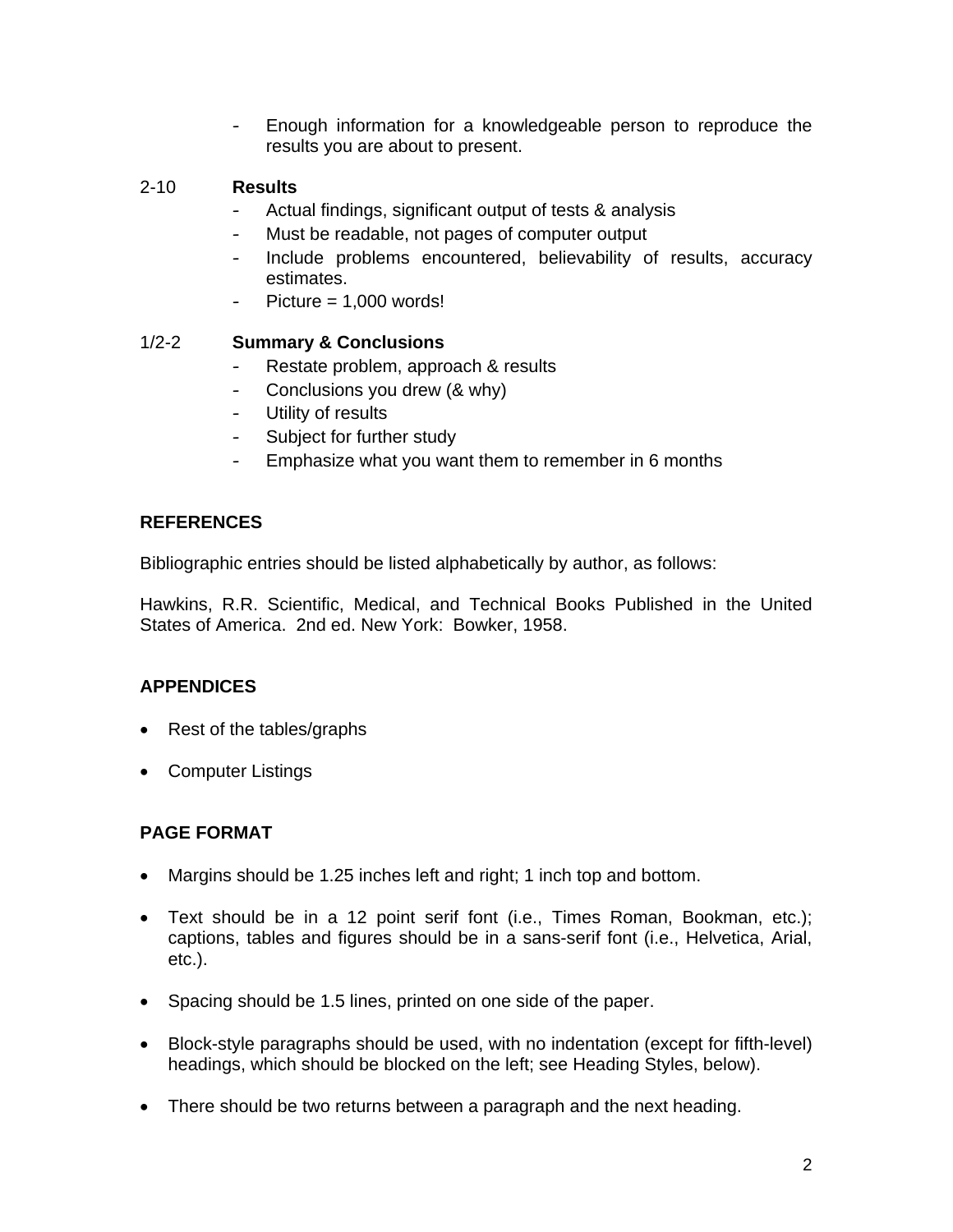- Material borrowed or adapted from external sources must be identified and quoted (i.e., document, source, date and page).
- Avoid half-page and one-sentence paragraphs.
- Do not use contractions.
- When referring to a specific figure or table, spell out and capitalize the words "Figure" and "Table".
- Indented lists of material should be set off with bullets:
	- One blank line should precede and follow a list.
	- Bulleted items should be indented left and right.
- Percentages should be written as follows: 1%, 76%, etc.
- Acronyms must be spelled out the first time used, followed by the acronym in parentheses.

# **TABLES AND FIGURES**

- Tables and figures must be numbered sequentially and titled individually.
- Place tables and figures as close as possible to the text in which they are mentioned.
- Distinguish tabular material from the text.
- Cite a source if the tabular material or figure content has not been generated by the researcher.
- Figure captions should be complete sentences when appropriate.
- Use "Figure 1," not "Fig. 1," or "Table 1." in the text, as well as for captions.
- Unless generated by the researcher, a source should always be cited. The figure source should appear after the caption (e.g., Source: Lawrence Berkeley Laboratory).

# **REPEAT REQUIREMENTS**

Three (3) hard copies of bounded (hard cover) final report must be submitted to UNIC.

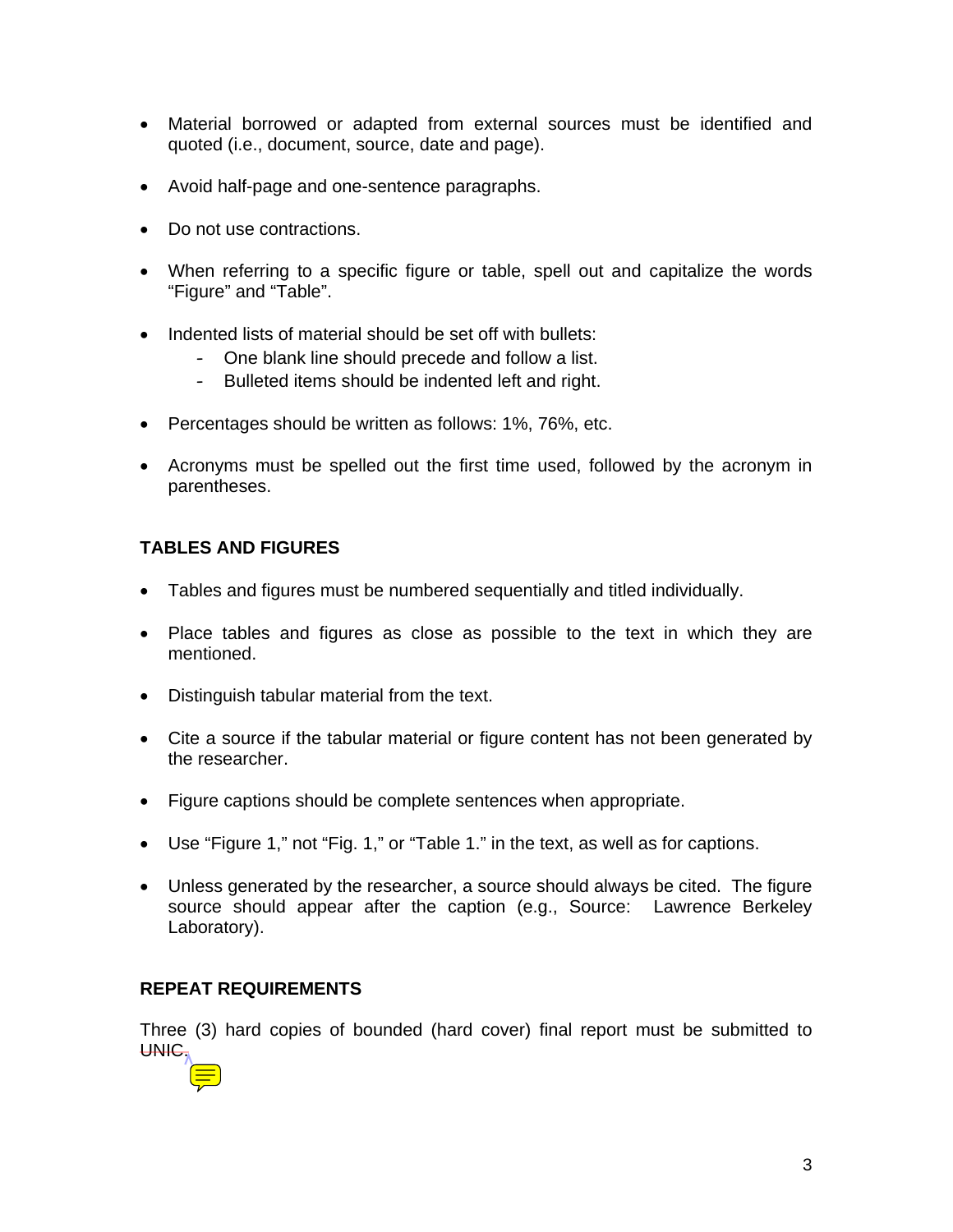## **EXAMPLE FORMAT OF ABSTRACT**

## **STUDY ON WELLBORE INSTABILTY AND SAND PRODUCTION PROBLEM IN MALAYSIAN OIL DAN GAS WELL**

#### *(Keywords: Wellbore stability, sand production, shot density, perforation pattern)*

 Wellbore instability analysis based on an intact wellbore walls can be too conservative because failed or fractured zones around the wellbore relief stress and gives support. Wellbore breakout analysis indicates that most drilled well experience deformation beyond the rapture stage which is acceptable for drilling process. Riversibly, production process could be critical under this circumstances which fracture and failure of the rock could caused wellbore collapse due to overloading sand production. Sand production is a common problem encountered while wells are being produced in unconsolidated or poorly consolidated formations. It happened when in –situ rock strength is reduced by poor completion and production practices. Many studied have been carried out on sand production but very few have been published on sand production with regard to wellbore instability.

 Therefore, this research, has put a core situation in studying the wellbore instability and its relationship with sand production. The basic mechanical properties for sandstone used in wellbore model has been determined. Then a scaled down wellbore models with different borehole angle, shot density, perforation pattern, geometry, size, height and diameter prepared for stability test. Sandstone wellbore models were then tested under Servo Controller Compression machine. Block, 6" cylindrical and 2" cylindrical wellbore model tested triaxially. The borehole angle has been varied from  $0^{\circ}$ , 10°, 20° and 30°, and the shot density varied from 6 SPF, 8 SPF and 16 SPF. All models then perforated with spiral, inplaneand inline pattern.

 In general it was found that all wellbore model may fail and sand particles were produced. The wellbore stability decrease as the borehole angle increase, shot density increases and perforation pattern changing from spiral to inplane and inline. Higher h/D ratio gives higher stability and the geometry/shape has no effects on wellbore instability studies whereas the size has small effect on the wellbore instability. Sand particles produced increases with the wellbore stability decreases.

#### **Key Researchers:**

Assoc. Prof. Goh Ong Sing (Head) Assoc. Prof. Dr. Shahrin Sahib Hjh. Faridah Mohd. Amin Mr. Ahmad Shaarizan Shaarani Cik Choo Yun Huoy

| E-mail:   | goh@kutkm.edu.my |
|-----------|------------------|
| Tel. No.: | 06-2332166       |
| Vote No.: | PJP/2003/FTMK(1) |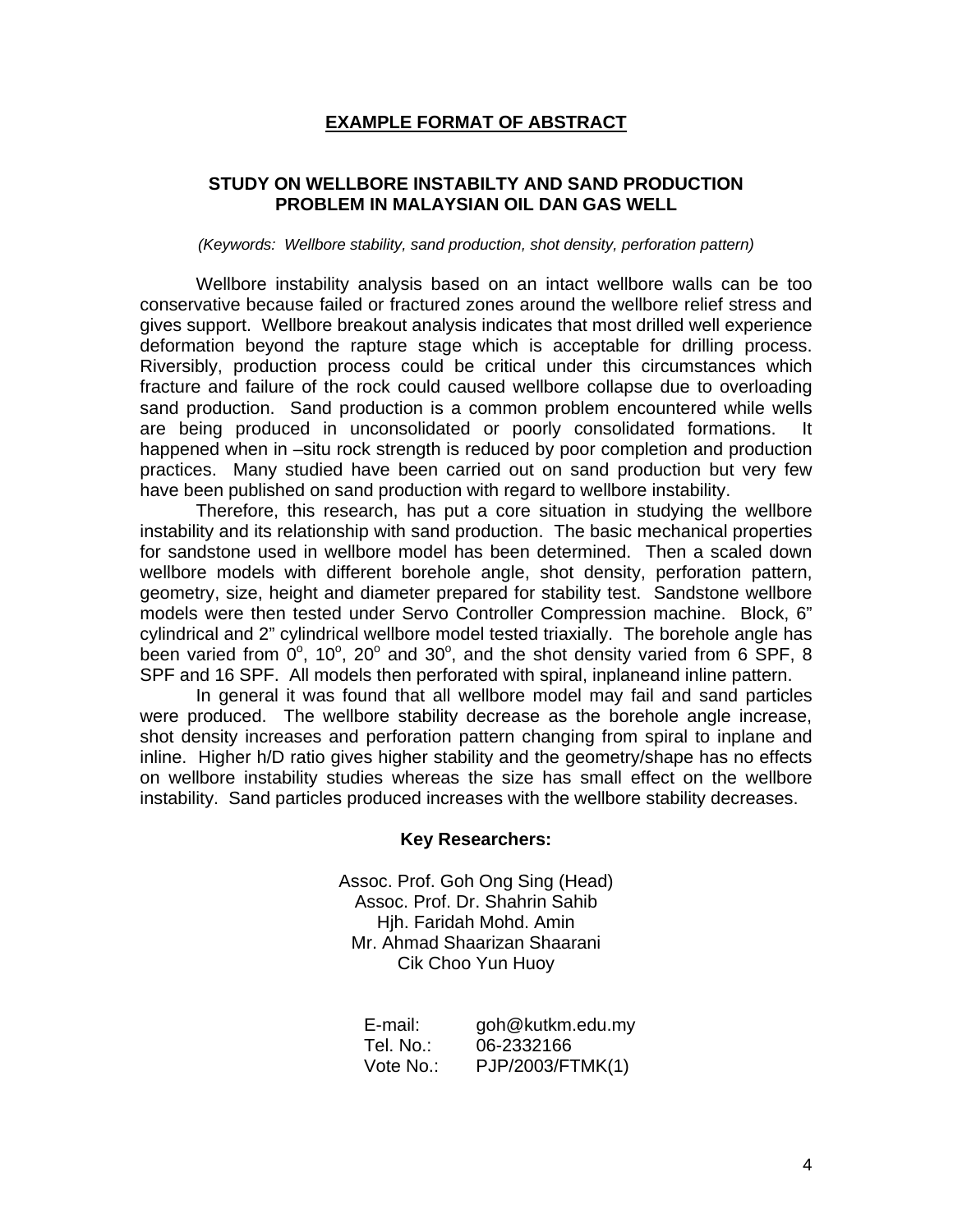### **i) Contoh format bagi halaman judul (kulit hadapan) bagi Laporan Akhir Penyelidikan**

Maklumat yang perlu ada:

- a) Judul lengkap penyelidikan disertakan judul dalam bahasa kedua dalam kurungan (huruf besar)
- b) Nama penuh penyelidik seperti dalam kad pengenalan atau pasport antarabangsa (huruf besar)
- c) Nombor vot
- d) Nama Fakulti/Institut/Pusat/Jabatan tempat berdaftar (Awalan abjad pada setiap perkataan adalah besar)
- e) Nama Universiti (Awalan abjad pada setiap perkataan adalah besar)
- f) Tahun diserahkan